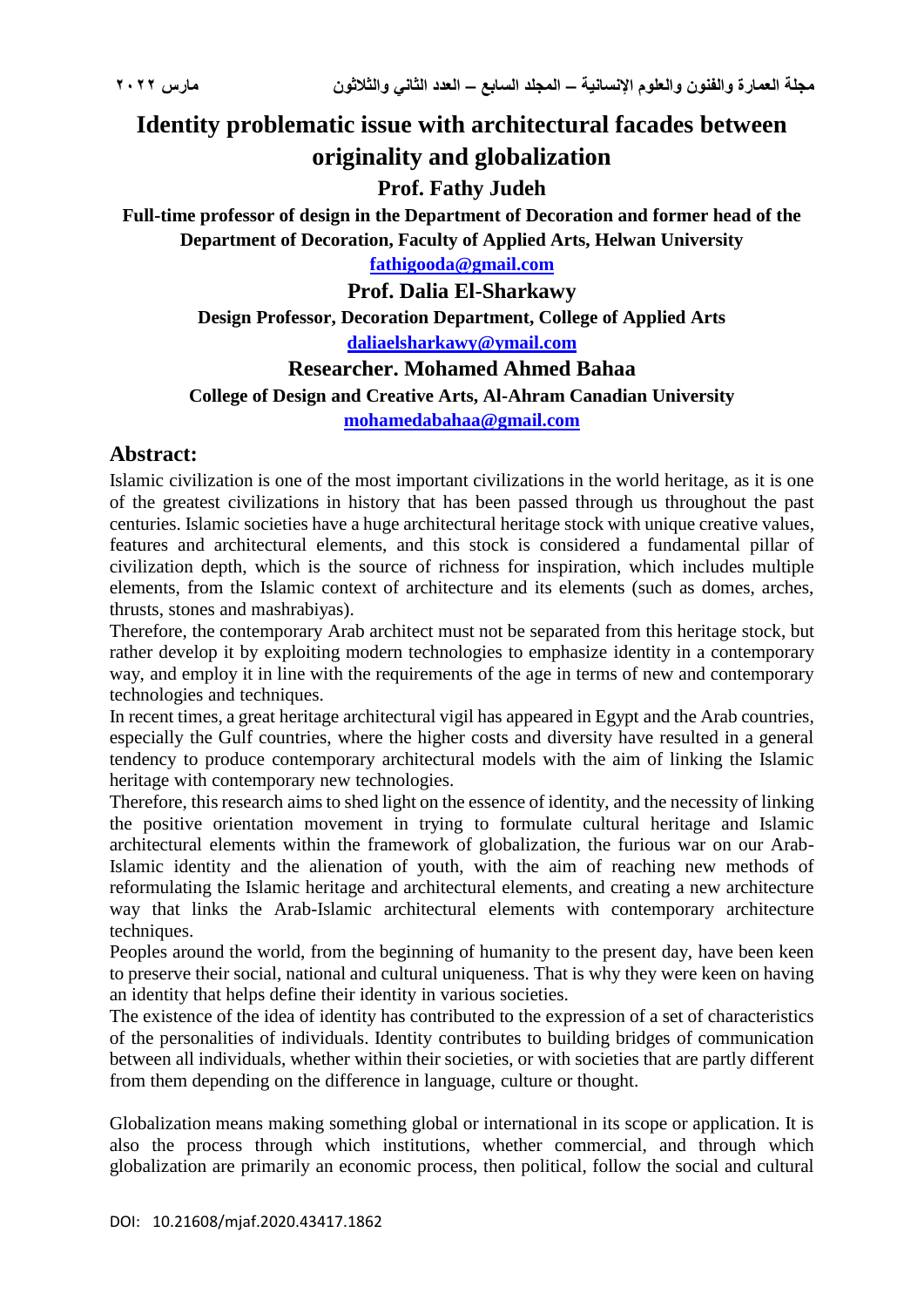aspects and so on. As for making something international, it often means making something appropriate, understandable, or accessible to different countries of the world.

Many research papers, theses, and articles have dealt with this problem .... There are always disagreements that exist for this issue in all its aspects, but what concerns us in this research is a review of the meaning of identity and the meaning of globalization, and an attempt to reformulate the heritage vocabulary that reflects our Islamic identity in a manner commensurate with the requirements of facades of contemporary architecture, in line with modern trends and a vision of the future, with the aim of creating a new architectural language that links between the Islamic heritage and the facades of contemporary architecture.

Elements of Islamic architecture that embodied the Islamic identity in the buildings and facilities created by Muslims are: mosques, minarets, domes, arches, lanterns, arabesque, mashrabiya, courtyard, iwan, trench, wells, and pointed arches, which are the five arches relative to their construction method, mihrab, mashrabiya, Al-Malqaf, basement, deck, fence, castle, Islamic schools, fortress, kuttab, stream of the eyes, palace, Islamic house, khanqah, khan, institute, domes, arches, basilica, ribat, arches, dams, corner, al-Qarafa, public baths Museums, gates, Islamic libraries, courtyards, roundabouts, complex, mill, bakery, maristan, ovens, and many more.

Identity is an integral part of the formation of individuals from their birth until their departure from life. The existence of the idea of identity contributed to the expression of a set of characteristics of individuals' personalities.

#### **The concept of cultural identity:**

It is meant here: the set of features and characteristics that are unique to the Arab personality and make it distinct from other cultural identities, and these characteristics are represented in language, religion, history, heritage, customs, traditions, and other cultural components of an Arab and Islamic character.

#### **Combining tradition and modernity is our way to preserve our identity:**

Combining tradition with modernity is a goal pursued by all reformers throughout history. However, our nation, which is heading today to regain its identity, existence and standing among the nations of the earth, is facing a plan intended to push it towards excitement, whether in terms of adhering to the principles or at the level of openness and modernity.

#### **Social and cultural identity:**

They are those features of the individual self-concept in light of the foundations and basics of their social group, their class, and with their emotional evaluation and other behavioral associations that link them to this group is confirming their affiliations to it.

## **Components of cultural identity:**

Cultural identity derives its components from well-established elements formed by geographical constants that reflect this geographical extension without natural obstacles from the ocean to the Gulf, and historical variables that allow reference to a deeper understanding of the future and aspirations towards the future. It is almost a common denominator between the sons of one nation, and a complex heritage; Its firm base is the strength of belief and moderation in behavior, translating the meanings of tolerance despite the difference in races, lineages and beliefs, and the Arabic language is the crucible for the intellectual and emotional fusion of one Arab nation.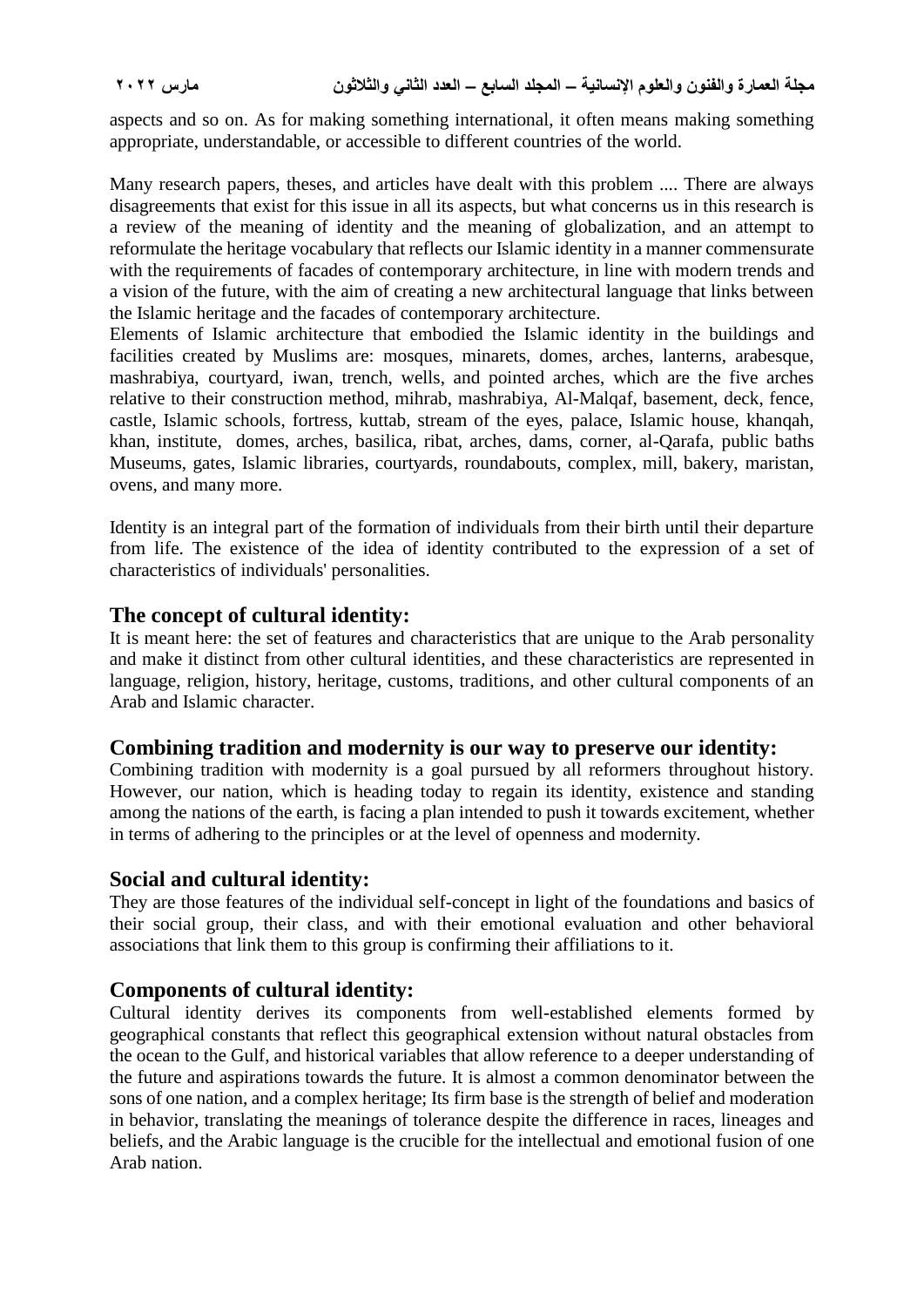### **Identity crisis in adolescents:**

By the identity crisis, we mean the alienation, the dissolution of the teenager, and his inability to discover his position in the heart of reality.

## **The crisis of cultural identity in the Arab society:**

The identity of the Arab-Islamic culture possesses a set of elements that make it distinct from other identities. Rather, these elements are not available to other identities, and the most prominent of these elements are language, religion, and history, but the Arab cultural identity has been subjected to a crisis, and what helped to expand this crisis is the rigidity of cultures with Arab peoples.

# **Cultural Dependency:**

Dependency is not born today, but is the result of repeated attempts over many years, as the European colonialists aimed to eliminate the basic symbols of cultures, especially the Arab culture, with its huge heritage, by introducing changes in social organization in what it owns in various fields, and the most prominent of these changes were an attempt to convince the Arab countries that the only solution to extricate them from backwardness is to follow the European pattern, to reach progress, and the result was falling and falling into the well of dependency to the West and their culture.

# **The contemporary concept of architectural heritage to emphasize the identity of society:**

 The heritage is the living witness to the peculiarity of the culture and the basis for affirming regionalism, nationalism and cultural localism in the face of the Western cultural intellectual invasion.

At the end contemporary trends must be activated to reconcile originality with contemporary, by shedding light on the positive trend that aims to reformulate the Islamic cultural heritage within the framework of globalization theses, with the aim of creating a new architectural language that links the Islamic heritage with the facades of contemporary architecture.

It is Important to take advantage of the Islamic architectural heritage, study the creative and functional standards achieved in Islamic architecture, and find out the reasons that granted buildings that aesthetic touches, in order to try to apply some of these principles and creative values in the facades of contemporary architecture in a simple contemporary abstract way that emphasizes and strengthens the external formation and fulfills the functional needs of architecture such as the diversity of sunflowers in the facades of contemporary architecture.

It is important to emphasize the civilizational role of the media in spreading the architectural culture and the extent to which it can support the issues of the intellectual link between heritage and contemporary, in order to present new ideas in that field and support the idea of communication in both parts of culture and civilization.

Curricula must be developed in architectural departments and should be linked to each other in order to develop the creative energies of students, and the method of teaching some subjects such as history and Islamic architecture must be reconsidered so that it is based on the creative and innovative aspects and not on the archaeological aspects.

It is needed to raise the level of practitioners of architectural work by developing creative studies in architectural education, as well as developing cultural awareness of the importance of preserving the Islamic architectural character and the vocabulary of the heritage architecture language of creative value, in addition to appreciating the architectural design decisions and giving architects the opportunity for creativity and innovation in a mutual framework between his/her commitment to the requirements (Constructivism) and his freedom to adapt it to bring